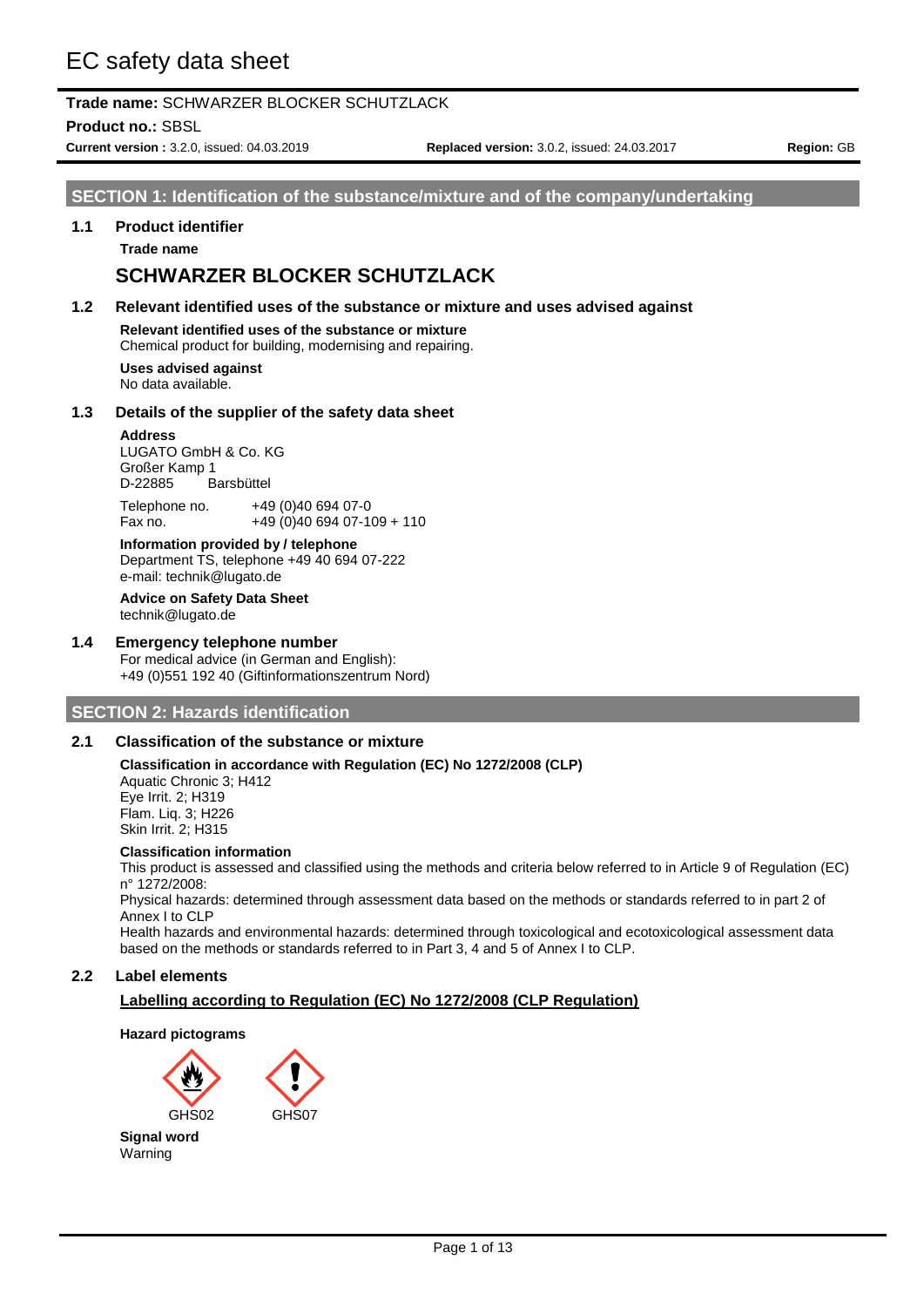## **Product no.:** SBSL

**Current version :** 3.2.0, issued: 04.03.2019 **Replaced version:** 3.0.2, issued: 24.03.2017 **Region:** GB

| Hazard statement(s)<br>H <sub>226</sub><br>H315<br>H319<br>H412 | Flammable liquid and vapour.<br>Causes skin irritation.<br>Causes serious eye irritation.<br>Harmful to aquatic life with long lasting effects. |
|-----------------------------------------------------------------|-------------------------------------------------------------------------------------------------------------------------------------------------|
| Hazard statements (EU)                                          |                                                                                                                                                 |
| EUH066                                                          | Repeated exposure may cause skin dryness or cracking.                                                                                           |
| Precautionary statement(s)                                      |                                                                                                                                                 |
| P <sub>101</sub>                                                | If medical advice is needed, have product container or label at hand.                                                                           |
| P <sub>102</sub>                                                | Keep out of reach of children.                                                                                                                  |
| P <sub>210</sub>                                                | Keep away from heat, hot surfaces, sparks, open flames and other ignition sources. No<br>smoking.                                               |
| P370+P378                                                       | In case of fire: Use water spray, alcohol-resistant foam, dry chemical or carbon dioxide to<br>extinguish.                                      |
| P <sub>501</sub>                                                | Dispose of contents/container to a facility in accordance with local and national<br>regulations.                                               |

# **2.3 Other hazards**

No data available.

# **SECTION 3: Composition/information on ingredients**

#### **3.1 Substances**

Not applicable. The product is not a substance.

### **3.2 Mixtures**

#### **Chemical characterization**

Preparation containing hazardous components given in the following list.

| Substance name   |                                     | <b>Additional information</b>                                                                                                                                                                                              |               |
|------------------|-------------------------------------|----------------------------------------------------------------------------------------------------------------------------------------------------------------------------------------------------------------------------|---------------|
| CAS/EC/Index/    | Classification (EC) 1272/2008 (CLP) | <b>Concentration</b>                                                                                                                                                                                                       | $\frac{9}{6}$ |
| <b>REACH no</b>  |                                     |                                                                                                                                                                                                                            |               |
|                  |                                     |                                                                                                                                                                                                                            |               |
|                  | Aquatic Chronic 2; H411             | $10.00 - c$<br>25.00                                                                                                                                                                                                       | $%$ -b.w.     |
| 920-134-1        | Asp. Tox. 1; H304                   |                                                                                                                                                                                                                            |               |
|                  | Flam. Liq. 3; H226                  |                                                                                                                                                                                                                            |               |
|                  |                                     |                                                                                                                                                                                                                            |               |
|                  |                                     | Contains $< 0.1$ % w/w                                                                                                                                                                                                     |               |
|                  |                                     | benzene (EC No 200-753-7).                                                                                                                                                                                                 |               |
| 64742-49-0       | Aquatic Chronic 2; H411             | $2.50 - c$<br>10.00                                                                                                                                                                                                        | $%$ -b.w.     |
| 920-750-0        | Asp. Tox. 1; H304                   |                                                                                                                                                                                                                            |               |
| 649-328-00-1     | Flam. Lig. 2; H225                  |                                                                                                                                                                                                                            |               |
|                  | STOT SE 3; H336                     |                                                                                                                                                                                                                            |               |
|                  |                                     |                                                                                                                                                                                                                            |               |
| 64742-95-6       | Flam. Liq. 3; H226                  | 2.50<br>$\prec$                                                                                                                                                                                                            | $%$ -b.w.     |
| 918-668-5        | STOT SE 3; H335                     |                                                                                                                                                                                                                            |               |
|                  | STOT SE 3; H336                     |                                                                                                                                                                                                                            |               |
| 01-2119455851-35 | Aquatic Chronic 2; H411             |                                                                                                                                                                                                                            |               |
|                  | Asp. Tox. 1; H304                   |                                                                                                                                                                                                                            |               |
|                  | EUH066                              |                                                                                                                                                                                                                            |               |
| sodium hydroxide |                                     |                                                                                                                                                                                                                            |               |
| 1310-73-2        | Skin Corr. 1A; H314                 | 1.00<br>$\prec$                                                                                                                                                                                                            | $%$ -b.w.     |
| 215-185-5        |                                     |                                                                                                                                                                                                                            |               |
| 011-002-00-6     |                                     |                                                                                                                                                                                                                            |               |
| 01-2119457892-27 |                                     |                                                                                                                                                                                                                            |               |
|                  |                                     | <b>Hazardous ingredients</b><br>Hydrocarbons, C9-C11, isoalkanes, cyclics, <2% aromatics<br>01-2119480153-44 STOT SE 3; H336<br>Naphtha (petroleum), hydrotreated light<br>01-2119473851-33<br>Hydrocarbons, C9, aromatics |               |

Full Text for all H-phrases and EUH-phrases: pls. see section 16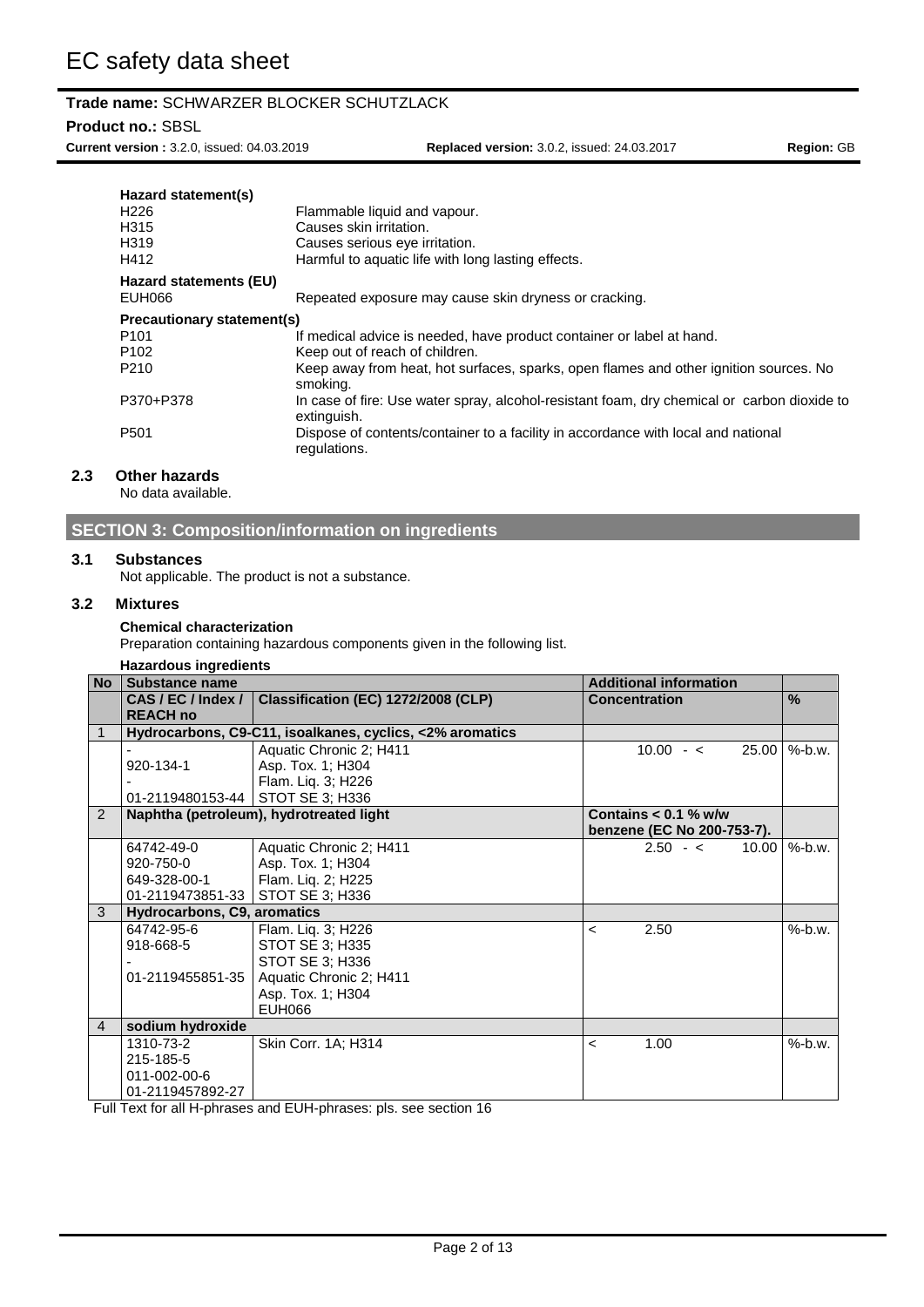# **Product no.:** SBSL

**Current version :** 3.2.0, issued: 04.03.2019 **Replaced version:** 3.0.2, issued: 24.03.2017 **Region:** GB

| No | Note | <b>Specific concentration limits</b>                                                                                                        | <b>M-factor</b><br>(acute) | M-factor<br>(chronic) |
|----|------|---------------------------------------------------------------------------------------------------------------------------------------------|----------------------------|-----------------------|
|    |      | Eye Irrit. 2; H319: $C \ge 0.5\%$<br>Skin Irrit. 2: H315: $C \ge 0.5\%$<br>Skin Corr. 1B; H314: $C \ge 2\%$<br>Skin Corr. 1A: H314: C >= 5% |                            |                       |

# **SECTION 4: First aid measures**

### **4.1 Description of first aid measures**

#### **General information**

In case of persisting adverse effects, consult a physician. Remove contaminated clothing and shoes immediately, and launder thoroughly before reusing.

#### **After inhalation**

Remove affected person from the immediate area. Ensure supply of fresh air.

#### **After skin contact**

Wash off immediately with soap and water. Consult a doctor if skin irritation persists.

#### **After eye contact**

Separate eyelids, wash the eyes thoroughly with water (15 min.). Get medical attention if pain still persists.

#### **After ingestion**

Do not induce vomiting. Call a doctor immediately. Never give anything by mouth to an unconscious person.

#### **4.2 Most important symptoms and effects, both acute and delayed** No data available.

#### **4.3 Indication of any immediate medical attention and special treatment needed** No data available.

# **SECTION 5: Firefighting measures**

### **5.1 Extinguishing media**

## **Suitable extinguishing media**

Dry chemical extinguisher; Alcohol-resistant foam; Carbon dioxide; Water spray jet

**Unsuitable extinguishing media** High power water jet

### **5.2 Special hazards arising from the substance or mixture**

In the event of fire, the following can be released: Carbon monoxide (CO); Carbon dioxide (CO2)

## **5.3 Advice for firefighters**

Use self-contained breathing apparatus. Cool endangered containers with water spray jet. Wear protective clothing.

### **SECTION 6: Accidental release measures**

### **6.1 Personal precautions, protective equipment and emergency procedures**

### **For non-emergency personnel**

Refer to protective measures listed in sections 7 and 8. Avoid contact with skin, eyes and clothing. Ensure adequate ventilation. Keep away sources of ignition.

#### **For emergency responders**

No data available. Personal protective equipment (PPE) - see Section 8.

### **6.2 Environmental precautions**

Do not discharge into the drains/surface waters/groundwater.

### **6.3 Methods and material for containment and cleaning up**

Take up with absorbent material (e.g., sand, kieselguhr, universal binder). When picked up, treat material as prescribed under heading "Disposal considerations".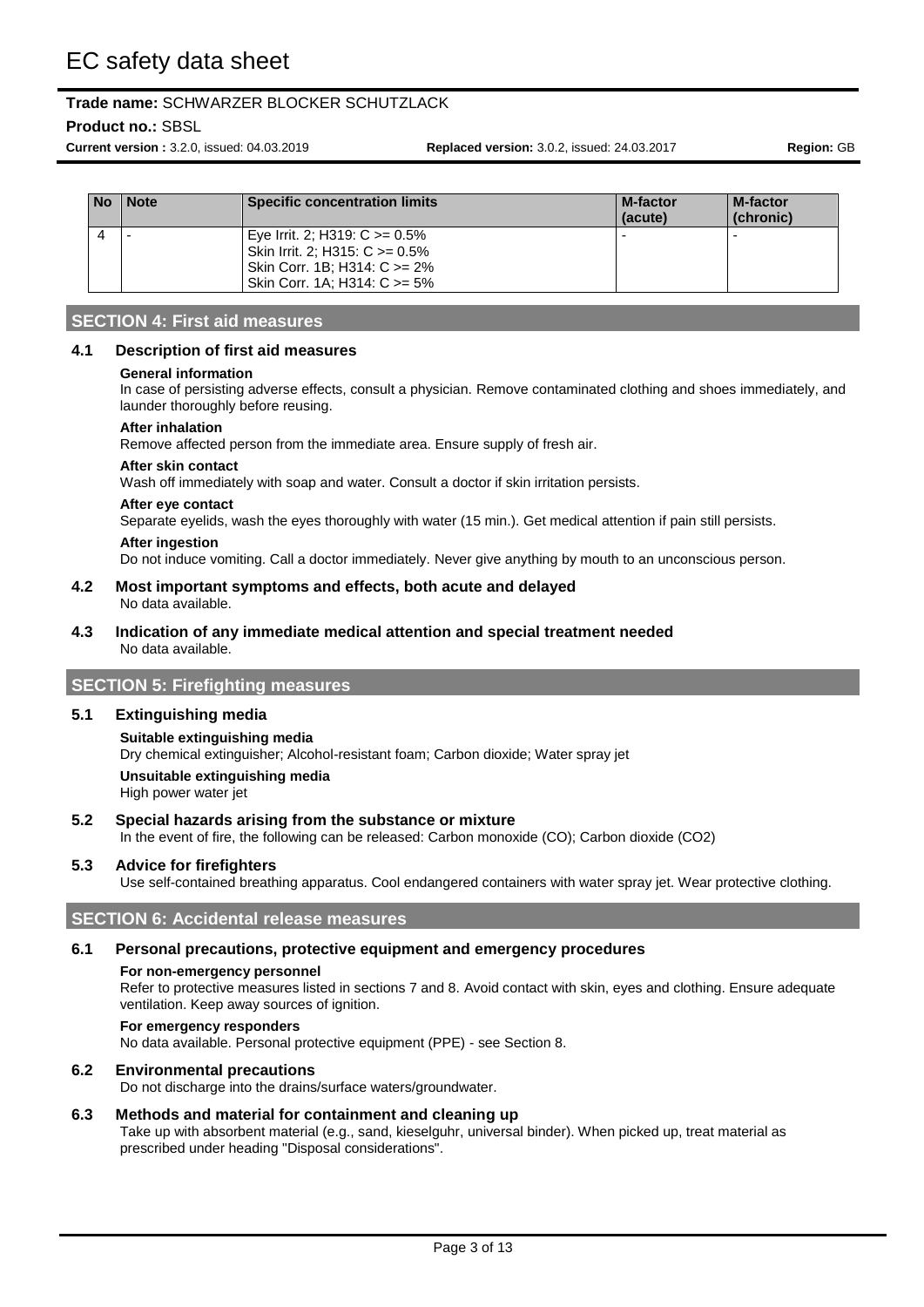**Product no.:** SBSL

**Current version :** 3.2.0, issued: 04.03.2019 **Replaced version:** 3.0.2, issued: 24.03.2017 **Region:** GB

## **6.4 Reference to other sections**

No data available.

# **SECTION 7: Handling and storage**

### **7.1 Precautions for safe handling**

#### **Advice on safe handling**

Provide good ventilation at the work area (local exhaust ventilation, if necessary). If workplace exposure limits are exceeded, respiratory protection approved for this particular job must be worn. Product inherent handling risks must be minimised taking the appropriate measures for protection and preventive actions. The working process should be designed to rule out the release of hazardous substances or skin contact as far it is possible by the state of the art.

#### **General protective and hygiene measures**

Do not eat, drink or smoke during work time. Keep away from foodstuffs and beverages. Avoid contact with eyes and skin. Remove soiled or soaked clothing immediately. Do not inhale vapours. Wash hands before breaks and after work.

#### **Advice on protection against fire and explosion**

Vapours can form an explosive mixture with air. Take precautionary measures against static charges. Keep away from sources of heat and ignition.

#### **7.2 Conditions for safe storage, including any incompatibilities**

#### **Technical measures and storage conditions**

Keep container tightly closed in a cool, well-ventilated place. Protect from heat and direct sunlight.

#### **Requirements for storage rooms and vessels**

Containers which are opened must be carefully closed and kept upright to prevent leakage. Always keep in containers of same material as the original one.

#### **7.3 Specific end use(s)**

No data available.

## **SECTION 8: Exposure controls/personal protection**

#### **8.1 Control parameters**

## **DNEL, DMEL and PNEC values**

**DNEL values (worker)**

| <b>No</b> | <b>Substance name</b>                   |                                                          |               | CAS / EC no |                   |
|-----------|-----------------------------------------|----------------------------------------------------------|---------------|-------------|-------------------|
|           | <b>Route of exposure</b>                | <b>Exposure time</b>                                     | <b>Effect</b> | Value       |                   |
|           |                                         | Hydrocarbons, C9-C11, isoalkanes, cyclics, <2% aromatics |               |             |                   |
|           |                                         |                                                          |               | 920-134-1   |                   |
|           | dermal                                  | Long term (chronic)                                      | systemic      | 208         | mg/kg/day         |
|           | inhalative                              | Long term (chronic)                                      | systemic      | 871         | mg/m <sup>3</sup> |
| 2         | Naphtha (petroleum), hydrotreated light |                                                          |               | 64742-49-0  |                   |
|           |                                         |                                                          |               | 920-750-0   |                   |
|           | dermal                                  | Long term (chronic)                                      | systemic      | 773         | mg/kg/day         |
|           | inhalative                              | Long term (chronic)                                      | systemic      | 2035        | mg/m <sup>3</sup> |
| 3         | Hydrocarbons, C9, aromatics             |                                                          |               | 64742-95-6  |                   |
|           |                                         |                                                          |               | 918-668-5   |                   |
|           | dermal                                  | Long term (chronic)                                      | systemic      | 25          | mg/kg/day         |
|           | inhalative                              | Long term (chronic)                                      | systemic      | 150         | mq/m <sup>3</sup> |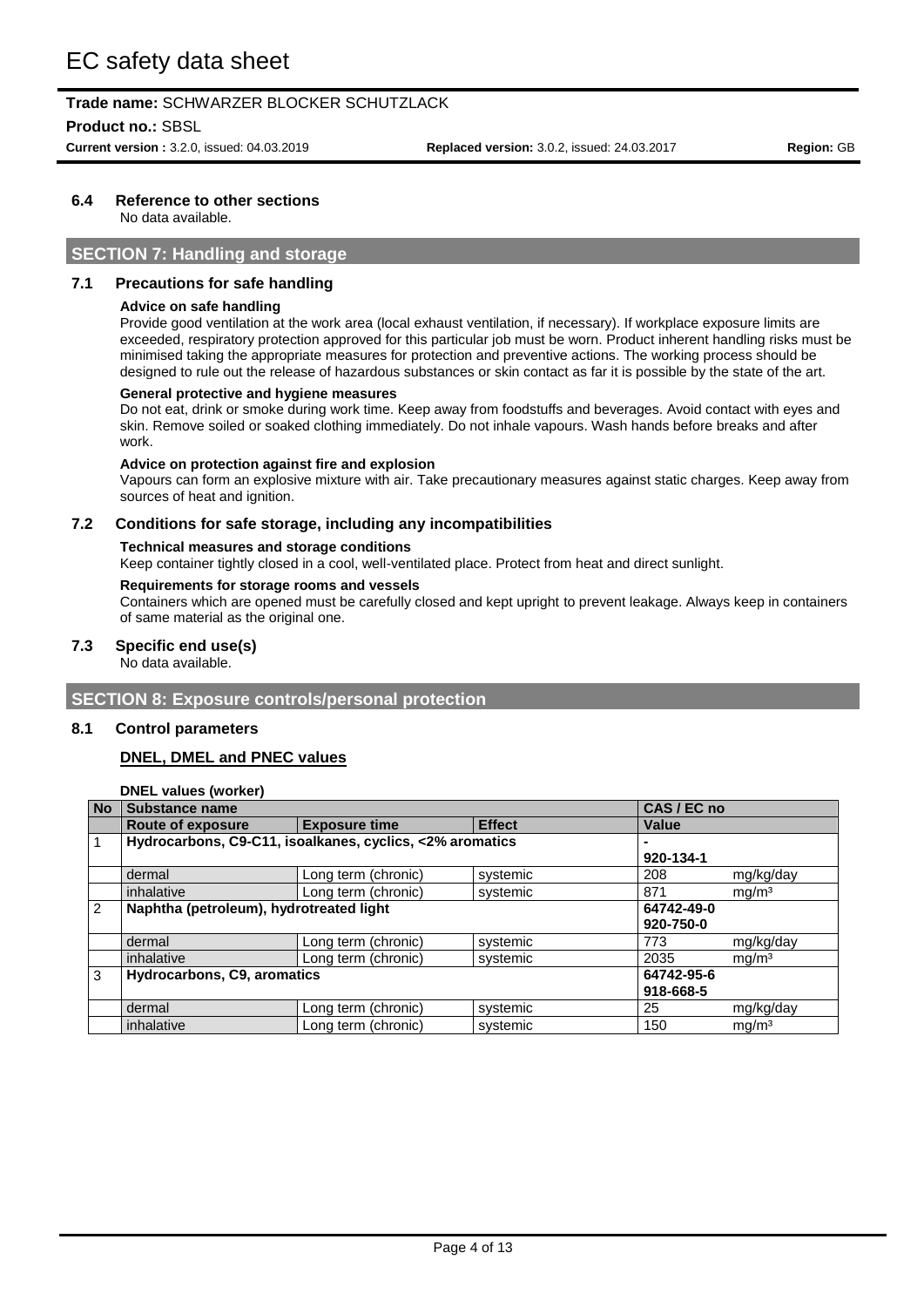**Product no.:** SBSL

**Current version :** 3.2.0, issued: 04.03.2019 **Replaced version:** 3.0.2, issued: 24.03.2017 **Region:** GB

|           | <b>DNEL value (consumer)</b>                             |                      |               |             |                   |
|-----------|----------------------------------------------------------|----------------------|---------------|-------------|-------------------|
| <b>No</b> | <b>Substance name</b>                                    |                      |               | CAS / EC no |                   |
|           | <b>Route of exposure</b>                                 | <b>Exposure time</b> | <b>Effect</b> | Value       |                   |
| 1         | Hydrocarbons, C9-C11, isoalkanes, cyclics, <2% aromatics |                      |               |             |                   |
|           |                                                          |                      |               | 920-134-1   |                   |
|           | oral                                                     | Long term (chronic)  | systemic      | 125         | mg/kg/day         |
|           | dermal                                                   | Long term (chronic)  | systemic      | 125         | mg/kg/day         |
|           | inhalative                                               | Long term (chronic)  | systemic      | 185         | mg/m <sup>3</sup> |
| 2         | Naphtha (petroleum), hydrotreated light                  |                      |               | 64742-49-0  |                   |
|           |                                                          |                      |               | 920-750-0   |                   |
|           | oral                                                     | Long term (chronic)  | systemic      | 699         | mg/kg             |
|           | dermal                                                   | Long term (chronic)  | systemic      | 699         | mg/kg/day         |
|           | inhalative                                               | Long term (chronic)  | systemic      | 608         | mg/m <sup>3</sup> |
| 3         | Hydrocarbons, C9, aromatics                              |                      |               | 64742-95-6  |                   |
|           |                                                          |                      |               | 918-668-5   |                   |
|           | oral                                                     | Long term (chronic)  | systemic      | 11          | mg/kg/day         |
|           | dermal                                                   | Long term (chronic)  | systemic      | 11          | mg/kg/day         |
|           | inhalative                                               | Long term (chronic)  | systemic      | 32          | mg/m <sup>3</sup> |

### **8.2 Exposure controls**

#### **Appropriate engineering controls**

No data available.

#### **Personal protective equipment**

#### **Respiratory protection**

If workplace exposure limits are exceeded, a respiration protection approved for this particular job must be worn. In case of aerosol and mist formation, take appropriate measures for breathing protection in the event workplace threshold values are not specified.

Respirator A2

#### **Eye / face protection**

Tightly fitting safety glasses (EN 166).

#### **Hand protection**

Sufficient protection is given wearing suitable protective gloves checked according to i.e. EN 374, in the event of risk of skin contact with the product. Before use, the protective gloves should be tested in any case for its specific workstation suitability (i.e. mechanical resistance, product compatibility and antistatic properties). Adhere to the manufacturer's instructions and information relating to the use, storage, care and replacement of protective gloves. Protective gloves shall be replaced immediately when physically damaged or worn. Design operations thus to avoid permanent use of protective gloves.

| Appropriate Material | nitrile |     |    |
|----------------------|---------|-----|----|
| Material thickness   | >=      | 0.4 | mm |
| Other                |         |     |    |

Normal chemical work clothing.

# **Environmental exposure controls**

No data available.

## **SECTION 9: Physical and chemical properties**

## **9.1 Information on basic physical and chemical properties**

| Form/Colour |  |
|-------------|--|
| viscous     |  |
| black       |  |
|             |  |
| Odour       |  |
| petrol-like |  |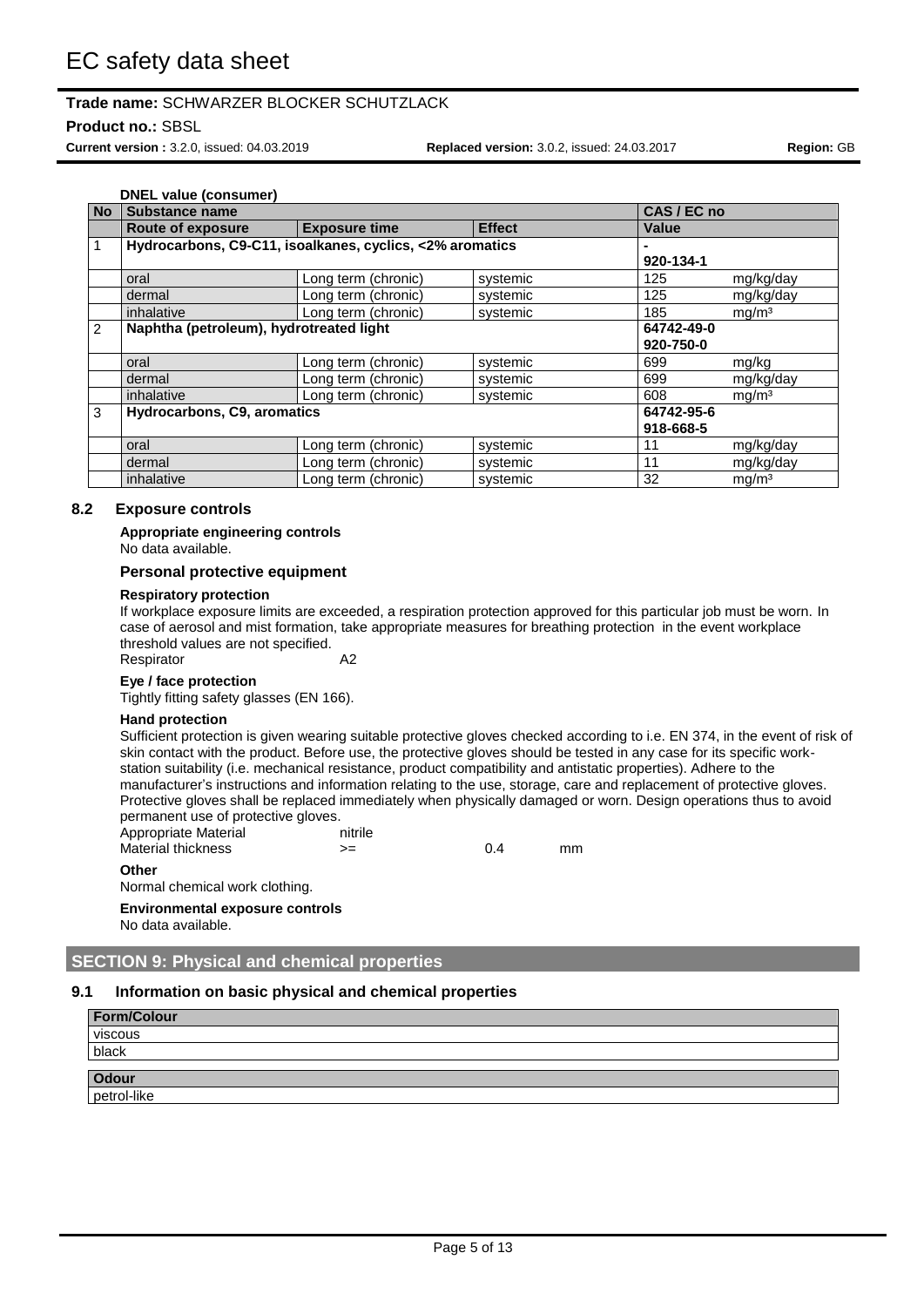#### **Product no.:** SBSL

**Current version :** 3.2.0, issued: 04.03.2019 **Replaced version:** 3.0.2, issued: 24.03.2017 **Region:** GB

| <b>Odour threshold</b><br>No data available                                                    |                                  |            |                                  |
|------------------------------------------------------------------------------------------------|----------------------------------|------------|----------------------------------|
| pH value                                                                                       |                                  |            |                                  |
| No data available                                                                              |                                  |            |                                  |
| <b>Boiling point / boiling range</b>                                                           |                                  |            |                                  |
| Value                                                                                          |                                  | 100        | $^{\circ}C$                      |
| Melting point / melting range                                                                  |                                  |            |                                  |
| No data available                                                                              |                                  |            |                                  |
| Decomposition point / decomposition range                                                      |                                  |            |                                  |
| No data available                                                                              |                                  |            |                                  |
| <b>Flash point</b>                                                                             |                                  |            |                                  |
| Value                                                                                          | $\geq$                           | 30         | $\overline{C}$                   |
| <b>Auto-ignition temperature</b>                                                               |                                  |            |                                  |
| Comments                                                                                       | Product is not selfigniting.     |            |                                  |
| <b>Oxidising properties</b>                                                                    |                                  |            |                                  |
| No data available                                                                              |                                  |            |                                  |
| <b>Explosive properties</b>                                                                    |                                  |            |                                  |
| This product is not explosive. In and after use danger of production of inflammable compounds. |                                  |            |                                  |
| <b>Flammability (solid, gas)</b>                                                               |                                  |            |                                  |
| No data available                                                                              |                                  |            |                                  |
| Lower flammability or explosive limits                                                         |                                  |            |                                  |
| No data available                                                                              |                                  |            |                                  |
| <b>Upper flammability or explosive limits</b>                                                  |                                  |            |                                  |
| No data available                                                                              |                                  |            |                                  |
| Vapour pressure                                                                                |                                  |            |                                  |
| No data available                                                                              |                                  |            |                                  |
| <b>Vapour density</b>                                                                          |                                  |            |                                  |
| No data available                                                                              |                                  |            |                                  |
| <b>Evaporation rate</b>                                                                        |                                  |            |                                  |
| No data available                                                                              |                                  |            |                                  |
| <b>Relative density</b>                                                                        |                                  |            |                                  |
| No data available                                                                              |                                  |            |                                  |
| <b>Density</b>                                                                                 |                                  |            |                                  |
| Value<br>Reference temperature                                                                 |                                  | 0.94<br>20 | g/cm <sup>3</sup><br>$^{\circ}C$ |
|                                                                                                |                                  |            |                                  |
| Solubility in water<br>Comments                                                                | Not miscible or difficult to mix |            |                                  |
|                                                                                                |                                  |            |                                  |
| Solubility(ies)<br>No data available                                                           |                                  |            |                                  |
|                                                                                                |                                  |            |                                  |
| Partition coefficient: n-octanol/water<br>No data available                                    |                                  |            |                                  |
|                                                                                                |                                  |            |                                  |
| <b>Viscosity</b><br>Value                                                                      |                                  | 77         | sec                              |
| Reference temperature                                                                          |                                  | 20         | $^{\circ}C$                      |
| <b>Type</b>                                                                                    | Efflux time                      |            |                                  |
| Method                                                                                         | ISO cup 6 mm                     |            |                                  |
| <b>Solids content</b>                                                                          |                                  |            |                                  |
| Value                                                                                          |                                  | 51.2       | $\%$                             |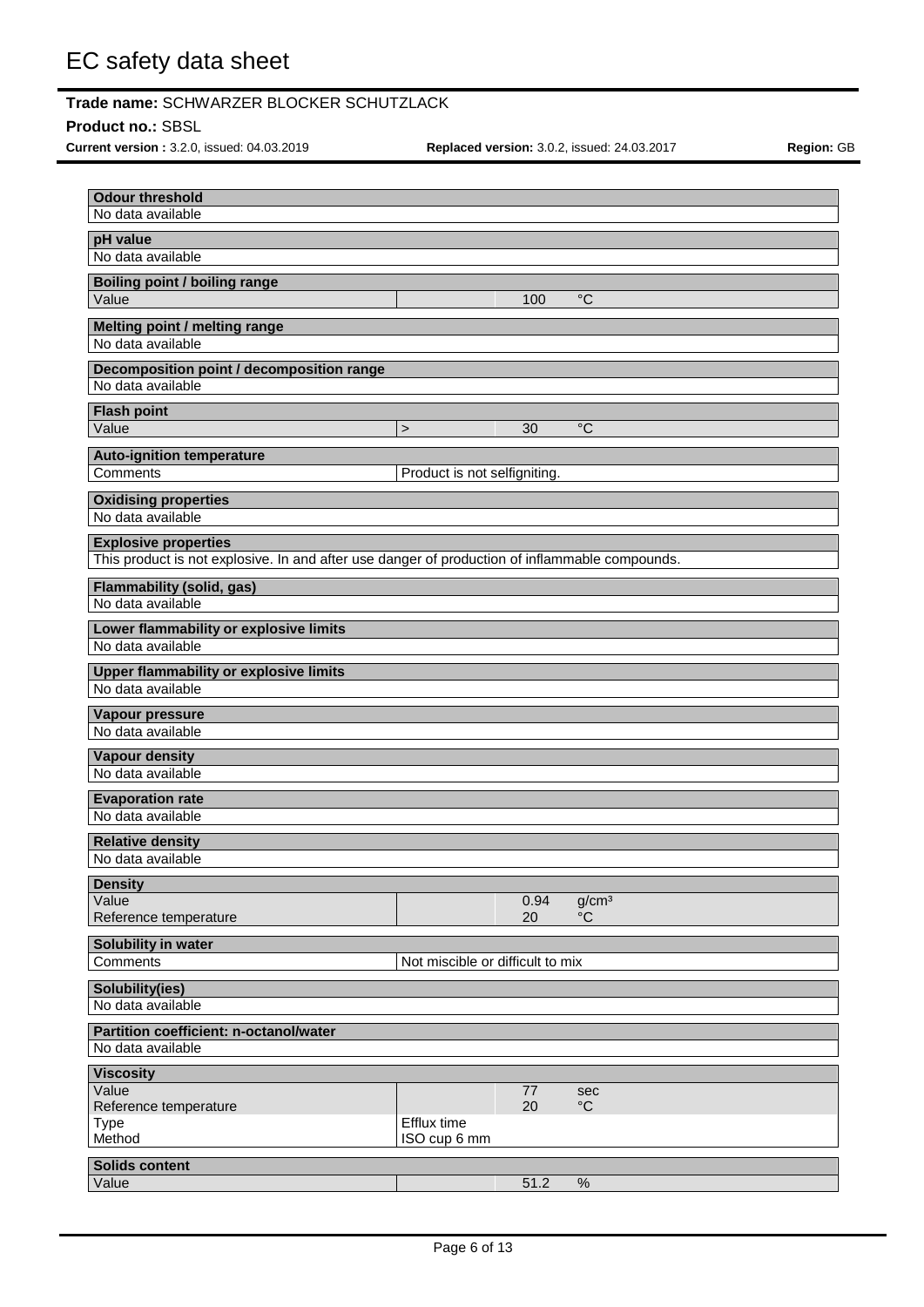**Product no.:** SBSL

**Current version :** 3.2.0, issued: 04.03.2019 **Replaced version:** 3.0.2, issued: 24.03.2017 **Region:** GB

### **9.2 Other information**

#### **Other information** No data available.

# **SECTION 10: Stability and reactivity**

### **10.1 Reactivity**

No data available.

- **10.2 Chemical stability** No data available.
- **10.3 Possibility of hazardous reactions** No data available.

## **10.4 Conditions to avoid** Heat, naked flames and other ignition sources.

- **10.5 Incompatible materials** No data available.
- **10.6 Hazardous decomposition products** No hazardous decomposition products known.

# **SECTION 11: Toxicological information**

### **11.1 Information on toxicological effects**

|                | <b>Acute oral toxicity</b>              |             |            |      |                  |
|----------------|-----------------------------------------|-------------|------------|------|------------------|
| <b>No</b>      | <b>Substance name</b>                   |             | CAS no.    |      | EC no.           |
|                | Naphtha (petroleum), hydrotreated light |             | 64742-49-0 |      | 920-750-0        |
| LD50           |                                         |             |            | 5840 | mg/kg bodyweight |
| <b>Species</b> |                                         | rat         |            |      |                  |
| Source         |                                         | <b>ECHA</b> |            |      |                  |
|                | Hydrocarbons, C9, aromatics             |             | 64742-95-6 |      | 918-668-5        |
| LD50           |                                         |             |            | 3492 | mg/kg bodyweight |
| Species        |                                         | rat         |            |      |                  |
| Source         |                                         | <b>ECHA</b> |            |      |                  |
|                | Antipala demond touted to               |             |            |      |                  |

|                | Acute definal toxicity                  |             |      |            |      |                  |
|----------------|-----------------------------------------|-------------|------|------------|------|------------------|
| <b>No</b>      | <b>Substance name</b>                   |             |      | CAS no.    |      | EC no.           |
| $\blacksquare$ | Naphtha (petroleum), hydrotreated light |             |      | 64742-49-0 |      | 920-750-0        |
| LD50           |                                         |             | 2800 |            | 3100 | mg/kg bodyweight |
| <b>Species</b> |                                         | rabbit      |      |            |      |                  |
| Source         |                                         | <b>ECHA</b> |      |            |      |                  |
| $\overline{2}$ | Hydrocarbons, C9, aromatics             |             |      | 64742-95-6 |      | 918-668-5        |
| LD50           |                                         |             |      |            | 3160 | mg/kg bodyweight |
| <b>Species</b> |                                         | rabbit      |      |            |      |                  |
| Method         |                                         | OECD 402    |      |            |      |                  |
| Source         |                                         | <b>ECHA</b> |      |            |      |                  |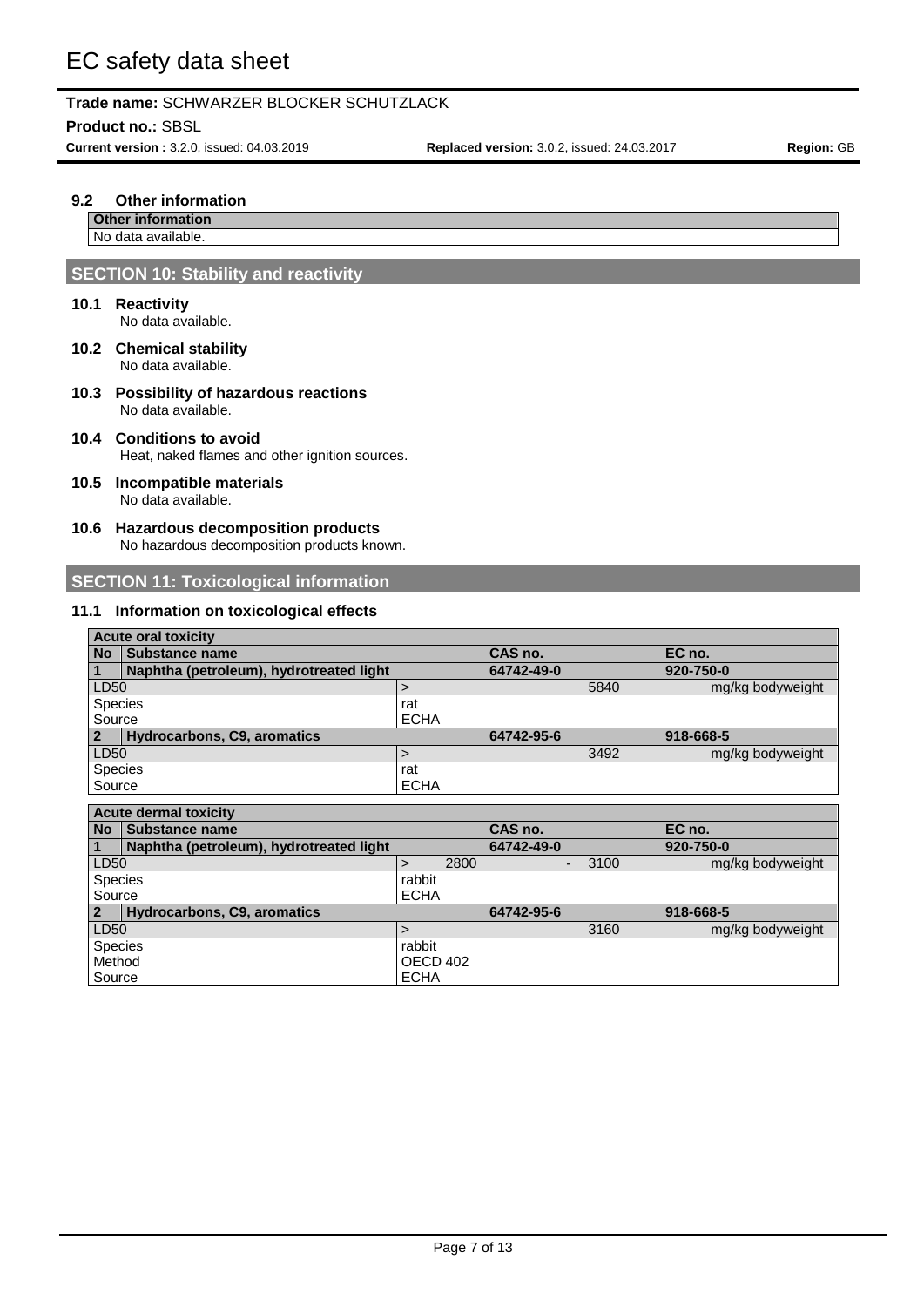## **Product no.:** SBSL

**Current version :** 3.2.0, issued: 04.03.2019 **Replaced version:** 3.0.2, issued: 24.03.2017 **Region:** GB

|                          | <b>Acute inhalational toxicity</b>               |                         |            |       |                                                                   |
|--------------------------|--------------------------------------------------|-------------------------|------------|-------|-------------------------------------------------------------------|
| No l                     | <b>Substance name</b>                            |                         | CAS no.    |       | EC no.                                                            |
| 1                        | Naphtha (petroleum), hydrotreated light          |                         | 64742-49-0 |       | 920-750-0                                                         |
| <b>LC50</b>              |                                                  | $\,$                    |            | 23.3  | mg/l                                                              |
|                          | Duration of exposure                             |                         |            | 4     | h                                                                 |
|                          | State of aggregation                             | Vapour                  |            |       |                                                                   |
|                          | Species                                          | rat                     |            |       |                                                                   |
| Method                   |                                                  | OECD 403                |            |       |                                                                   |
| Source<br>$\overline{2}$ | Hydrocarbons, C9, aromatics                      | <b>ECHA</b>             | 64742-95-6 |       | 918-668-5                                                         |
| <b>LC50</b>              |                                                  | $\,>$                   |            | 6.193 | mg/l                                                              |
|                          | Duration of exposure                             |                         |            | 4     | h                                                                 |
|                          | State of aggregation                             | Vapour                  |            |       |                                                                   |
|                          | Species                                          | rat                     |            |       |                                                                   |
| Method                   |                                                  | OECD 403                |            |       |                                                                   |
| Source                   |                                                  | <b>ECHA</b>             |            |       |                                                                   |
|                          | Evaluation/classification                        |                         |            |       | Based on available data, the classification criteria are not met. |
|                          | <b>Skin corrosion/irritation</b>                 |                         |            |       |                                                                   |
| <b>No</b>                | <b>Substance name</b>                            |                         | CAS no.    |       | EC no.                                                            |
| 1                        | Naphtha (petroleum), hydrotreated light          |                         | 64742-49-0 |       | 920-750-0                                                         |
|                          | Species                                          | rabbit                  |            |       |                                                                   |
| Method                   |                                                  | OECD 404                |            |       |                                                                   |
| Source                   |                                                  | <b>FCHA</b>             |            |       |                                                                   |
|                          | Evaluation                                       | non-irritant            |            |       |                                                                   |
| $\mathbf{2}$             | <b>Hydrocarbons, C9, aromatics</b>               |                         | 64742-95-6 |       | 918-668-5                                                         |
|                          | Species                                          | rabbit                  |            |       |                                                                   |
| Method                   |                                                  | OECD 404                |            |       |                                                                   |
| Source                   |                                                  | <b>ECHA</b>             |            |       |                                                                   |
|                          | Evaluation                                       | low-irritant            |            |       |                                                                   |
|                          | Evaluation/classification                        |                         |            |       | Based on available data, the classification criteria are not met. |
|                          | Serious eye damage/irritation                    |                         |            |       |                                                                   |
| <b>No</b>                | <b>Substance name</b>                            |                         | CAS no.    |       | EC no.                                                            |
| 1                        | Naphtha (petroleum), hydrotreated light          |                         | 64742-49-0 |       | 920-750-0                                                         |
|                          | Species                                          | rabbit                  |            |       |                                                                   |
| Source                   |                                                  | <b>ECHA</b>             |            |       |                                                                   |
|                          | Evaluation                                       | non-irritant            |            |       |                                                                   |
| $\mathbf{2}$             | Hydrocarbons, C9, aromatics                      |                         | 64742-95-6 |       | 918-668-5                                                         |
| Species                  |                                                  | rabbit                  |            |       |                                                                   |
| Method                   |                                                  | OECD 405<br><b>ECHA</b> |            |       |                                                                   |
| Source                   | Evaluation                                       | non-irritant            |            |       |                                                                   |
|                          |                                                  |                         |            |       |                                                                   |
|                          | <b>Respiratory or skin sensitisation</b>         |                         |            |       |                                                                   |
| <b>No</b>                | Substance name                                   |                         | CAS no.    |       | EC no.                                                            |
| $\mathbf{1}$             | Naphtha (petroleum), hydrotreated light          |                         | 64742-49-0 |       | 920-750-0                                                         |
|                          | Route of exposure                                | Skin                    |            |       |                                                                   |
|                          | Species                                          | guinea pig              |            |       |                                                                   |
| Method                   |                                                  | OECD 406<br><b>ECHA</b> |            |       |                                                                   |
| Source                   |                                                  |                         |            |       |                                                                   |
| $\mathbf{2}$             | Evaluation<br><b>Hydrocarbons, C9, aromatics</b> | non-sensitizing         | 64742-95-6 |       | 918-668-5                                                         |
|                          | Route of exposure                                | Skin                    |            |       |                                                                   |
|                          | Species                                          | guinea pig              |            |       |                                                                   |
| Method                   |                                                  | OECD 406                |            |       |                                                                   |
| Source                   |                                                  | <b>ECHA</b>             |            |       |                                                                   |
|                          | Evaluation                                       | non-sensitizing         |            |       |                                                                   |
|                          |                                                  |                         |            |       |                                                                   |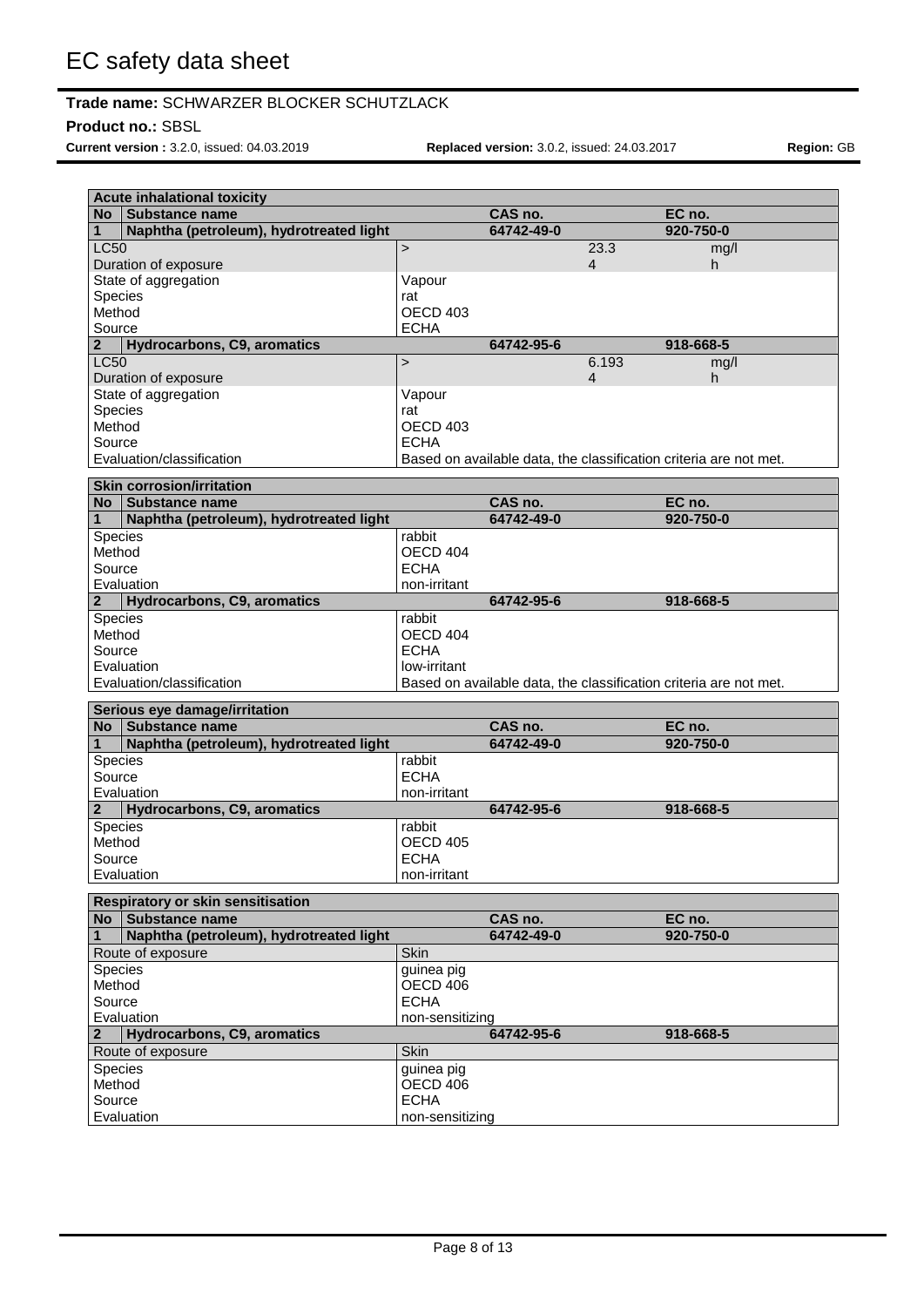## **Product no.:** SBSL

**Current version :** 3.2.0, issued: 04.03.2019 **Replaced version:** 3.0.2, issued: 24.03.2017 **Region:** GB

| <b>No</b>      | l Substance name                                                                                                                                                                                                                            | CAS no.                                                           | EC no.    |
|----------------|---------------------------------------------------------------------------------------------------------------------------------------------------------------------------------------------------------------------------------------------|-------------------------------------------------------------------|-----------|
| 1              | Naphtha (petroleum), hydrotreated light                                                                                                                                                                                                     | 64742-49-0                                                        | 920-750-0 |
| Source         |                                                                                                                                                                                                                                             | <b>ECHA</b>                                                       |           |
|                | Evaluation/classification                                                                                                                                                                                                                   | Based on available data, the classification criteria are not met. |           |
| $\overline{2}$ | <b>Hydrocarbons, C9, aromatics</b>                                                                                                                                                                                                          | 64742-95-6                                                        | 918-668-5 |
| Source         |                                                                                                                                                                                                                                             | <b>ECHA</b>                                                       |           |
|                | Evaluation/classification                                                                                                                                                                                                                   | Based on available data, the classification criteria are not met. |           |
|                | <b>Reproduction toxicity</b>                                                                                                                                                                                                                |                                                                   |           |
| <b>No</b>      | Substance name                                                                                                                                                                                                                              | CAS no.                                                           | EC no.    |
| 1              | Naphtha (petroleum), hydrotreated light                                                                                                                                                                                                     | 64742-49-0                                                        | 920-750-0 |
| Source         |                                                                                                                                                                                                                                             | <b>ECHA</b>                                                       |           |
|                | Evaluation/classification                                                                                                                                                                                                                   | Based on available data, the classification criteria are not met. |           |
| $\overline{2}$ | <b>Hydrocarbons, C9, aromatics</b>                                                                                                                                                                                                          | 64742-95-6                                                        | 918-668-5 |
| Source         |                                                                                                                                                                                                                                             | <b>ECHA</b>                                                       |           |
|                | Evaluation/classification                                                                                                                                                                                                                   | Based on available data, the classification criteria are not met. |           |
|                |                                                                                                                                                                                                                                             |                                                                   |           |
|                | <b>Carcinogenicity</b>                                                                                                                                                                                                                      |                                                                   |           |
|                | No data available                                                                                                                                                                                                                           |                                                                   |           |
|                |                                                                                                                                                                                                                                             |                                                                   |           |
|                | <b>STOT - single exposure</b>                                                                                                                                                                                                               |                                                                   |           |
|                | No data available                                                                                                                                                                                                                           |                                                                   |           |
|                | <b>STOT - repeated exposure</b>                                                                                                                                                                                                             |                                                                   |           |
|                | No data available                                                                                                                                                                                                                           |                                                                   |           |
|                | <b>Aspiration hazard</b>                                                                                                                                                                                                                    |                                                                   |           |
|                | No data available                                                                                                                                                                                                                           |                                                                   |           |
|                |                                                                                                                                                                                                                                             |                                                                   |           |
|                | Delayed and immediate effects as well as chronic effects from short and long-term exposure                                                                                                                                                  |                                                                   |           |
|                | Inhalation of vapours may lead to headache, drowsiness and dizziness. Inhalation of vapours in higher concentration<br>may lead to irritation of eyes, nose and respiratory tract. Repeated and prolonged skin contact may cause removal of |                                                                   |           |
|                | natural fat from the skin and irritation of the skin. Eye contact with the product may lead to irritation.                                                                                                                                  |                                                                   |           |

# **12.1 Toxicity**

| <b>Toxicity to fish (acute)</b> |                                                |                     |            |     |           |  |
|---------------------------------|------------------------------------------------|---------------------|------------|-----|-----------|--|
| <b>No</b>                       | Substance name                                 |                     | CAS no.    |     | EC no.    |  |
|                                 | Hydrocarbons, C9-C11, isoalkanes, cyclics, <2% |                     |            |     | 920-134-1 |  |
|                                 | aromatics                                      |                     |            |     |           |  |
| <b>LL50</b>                     |                                                |                     |            | 3.6 | mg/l      |  |
|                                 | Duration of exposure                           |                     |            | 96  | h         |  |
| <b>Species</b>                  |                                                | Oncorhynchus mykiss |            |     |           |  |
| Method                          |                                                | OECD <sub>203</sub> |            |     |           |  |
| Source<br><b>ECHA</b>           |                                                |                     |            |     |           |  |
| 2                               | Naphtha (petroleum), hydrotreated light        |                     | 64742-49-0 |     | 920-750-0 |  |
| <b>LL50</b>                     |                                                | $\leq$              |            | 10  | mg/l      |  |
|                                 | Duration of exposure                           |                     |            | 96  | h         |  |
| <b>Species</b>                  |                                                | Oncorhynchus mykiss |            |     |           |  |
| Method                          |                                                | OECD <sub>203</sub> |            |     |           |  |
| Source                          |                                                | <b>ECHA</b>         |            |     |           |  |
| 3.                              | <b>Hydrocarbons, C9, aromatics</b>             |                     | 64742-95-6 |     | 918-668-5 |  |
| <b>LL50</b>                     |                                                |                     |            | 9.2 | mg/l      |  |
| Duration of exposure            |                                                |                     |            | 96  | h         |  |
| <b>Species</b>                  |                                                | Oncorhynchus mykiss |            |     |           |  |
| Method                          |                                                | <b>OECD 203</b>     |            |     |           |  |
| Source                          |                                                | <b>ECHA</b>         |            |     |           |  |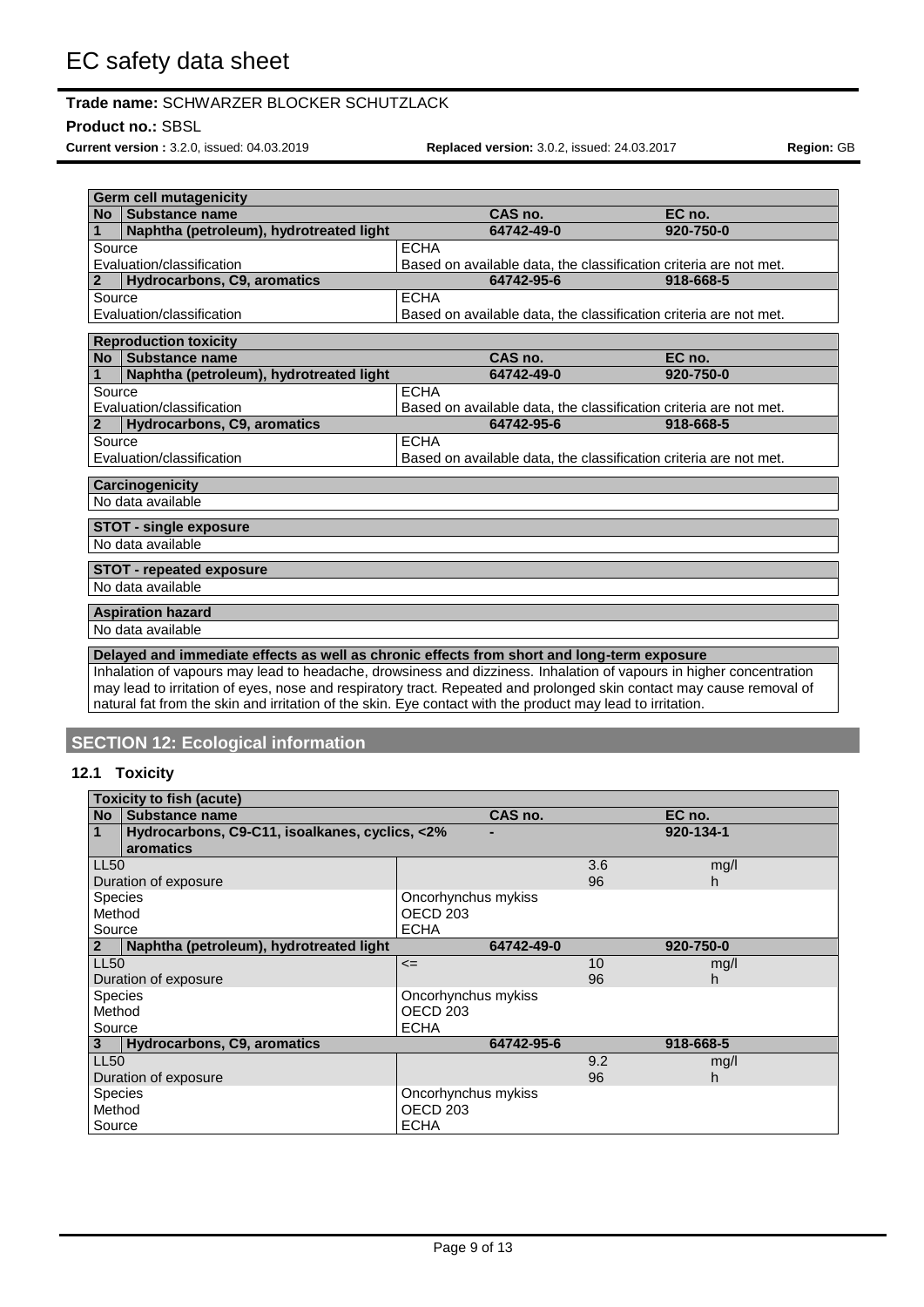## **Product no.:** SBSL

**Current version :** 3.2.0, issued: 04.03.2019 **Replaced version:** 3.0.2, issued: 24.03.2017 **Region:** GB

٦

|                | <b>Toxicity to fish (chronic)</b>              |                                 |            |               |           |        |
|----------------|------------------------------------------------|---------------------------------|------------|---------------|-----------|--------|
|                | No Substance name                              |                                 | CAS no.    |               | EC no.    |        |
| $\mathbf{1}$   | Hydrocarbons, C9-C11, isoalkanes, cyclics, <2% |                                 |            |               | 920-134-1 |        |
|                | aromatics                                      |                                 |            |               |           |        |
| <b>NOEC</b>    |                                                |                                 |            | 0.132         | mq/l      |        |
|                | Duration of exposure                           |                                 |            | 28            |           | day(s) |
|                | <b>Species</b>                                 | Oncorhynchus mykiss             |            |               |           |        |
| Method         |                                                | $(Q)$ SAR                       |            |               |           |        |
| Source         |                                                | <b>ECHA</b>                     |            |               |           |        |
| $\mathbf{2}$   | Naphtha (petroleum), hydrotreated light        |                                 | 64742-49-0 |               | 920-750-0 |        |
|                | <b>NOFLR</b>                                   |                                 |            | 0.57<br>28    | ma/l      |        |
|                | Duration of exposure<br><b>Species</b>         | Oncorhynchus mykiss             |            |               |           | day(s) |
| Source         |                                                | <b>ECHA</b>                     |            |               |           |        |
|                |                                                |                                 |            |               |           |        |
|                | <b>Toxicity to Daphnia (acute)</b>             |                                 |            |               |           |        |
|                | No Substance name                              |                                 | CAS no.    |               | EC no.    |        |
| $\mathbf{1}$   | Naphtha (petroleum), hydrotreated light        |                                 | 64742-49-0 |               | 920-750-0 |        |
| <b>EL50</b>    |                                                | $\leq$                          |            | 10            | mg/l      |        |
|                | Duration of exposure                           |                                 |            | 48            | h.        |        |
|                | <b>Species</b>                                 | Daphnia magna                   |            |               |           |        |
| Method         |                                                | <b>OECD 202</b>                 |            |               |           |        |
| Source         |                                                | <b>ECHA</b>                     |            |               |           |        |
|                | 2 Hydrocarbons, C9, aromatics                  |                                 | 64742-95-6 |               | 918-668-5 |        |
| <b>EL50</b>    |                                                |                                 |            | 3.2           | mg/l      |        |
|                | Duration of exposure<br><b>Species</b>         | Daphnia magna                   |            | 48            | h.        |        |
| Method         |                                                | <b>OECD 202</b>                 |            |               |           |        |
| Source         |                                                | <b>ECHA</b>                     |            |               |           |        |
|                |                                                |                                 |            |               |           |        |
|                | <b>Toxicity to Daphnia (chronic)</b>           |                                 |            |               |           |        |
|                | No Substance name                              |                                 | CAS no.    |               | EC no.    |        |
| $\mathbf{1}$   | Naphtha (petroleum), hydrotreated light        |                                 | 64742-49-0 |               | 920-750-0 |        |
|                | <b>NOELR</b>                                   |                                 |            | $\mathbf{1}$  | mg/l      |        |
|                | Duration of exposure                           |                                 |            | 21            |           | day(s) |
|                | Species                                        | Daphnia magna                   |            |               |           |        |
| Method         |                                                | <b>OECD 211</b>                 |            |               |           |        |
| Source         |                                                | <b>ECHA</b>                     |            |               |           |        |
|                | <b>Toxicity to algae (acute)</b>               |                                 |            |               |           |        |
|                | No Substance name                              |                                 | CAS no.    |               | EC no.    |        |
| $\mathbf 1$    | Naphtha (petroleum), hydrotreated light        |                                 | 64742-49-0 |               | 920-750-0 |        |
| <b>EL50</b>    |                                                | $\leq$                          |            | 30            | mg/l      |        |
|                | Duration of exposure                           |                                 |            | 72            | h.        |        |
|                | <b>Species</b>                                 | Pseudokirchneriella subcapitata |            |               |           |        |
| Method         |                                                | OECD <sub>201</sub>             |            |               |           |        |
| Source         |                                                | <b>ECHA</b>                     |            |               |           |        |
| $\overline{2}$ | Hydrocarbons, C9, aromatics                    |                                 | 64742-95-6 |               | 918-668-5 |        |
| F1F2           |                                                |                                 |            | $\sim$ $\sim$ |           |        |

| <b>Hydrocarbons, C9, aromatics</b> | 64742-95-6                      | 918-668-5 |  |
|------------------------------------|---------------------------------|-----------|--|
| EL <sub>50</sub>                   | 2.9                             | mq/l      |  |
| Duration of exposure               | 72                              |           |  |
| Species                            | Pseudokirchneriella subcapitata |           |  |
| Method                             | OECD 201                        |           |  |
| Source                             | ECHA                            |           |  |
|                                    |                                 |           |  |
| <b>Toxicity to algae (chronic)</b> |                                 |           |  |

|                      | TUXIUILY LU AIYAU (UHIUHIU)             |                                 |     |           |  |
|----------------------|-----------------------------------------|---------------------------------|-----|-----------|--|
| <b>No</b>            | <b>Substance name</b>                   | CAS no.                         |     | EC no.    |  |
|                      | Naphtha (petroleum), hydrotreated light | 64742-49-0                      |     | 920-750-0 |  |
| <b>NOELR</b>         |                                         |                                 | 6.3 | mg/l      |  |
| Duration of exposure |                                         |                                 |     | day(s)    |  |
| <b>Species</b>       |                                         | Pseudokirchneriella subcapitata |     |           |  |
| Method               |                                         | OECD 201                        |     |           |  |
| Source               |                                         | <b>ECHA</b>                     |     |           |  |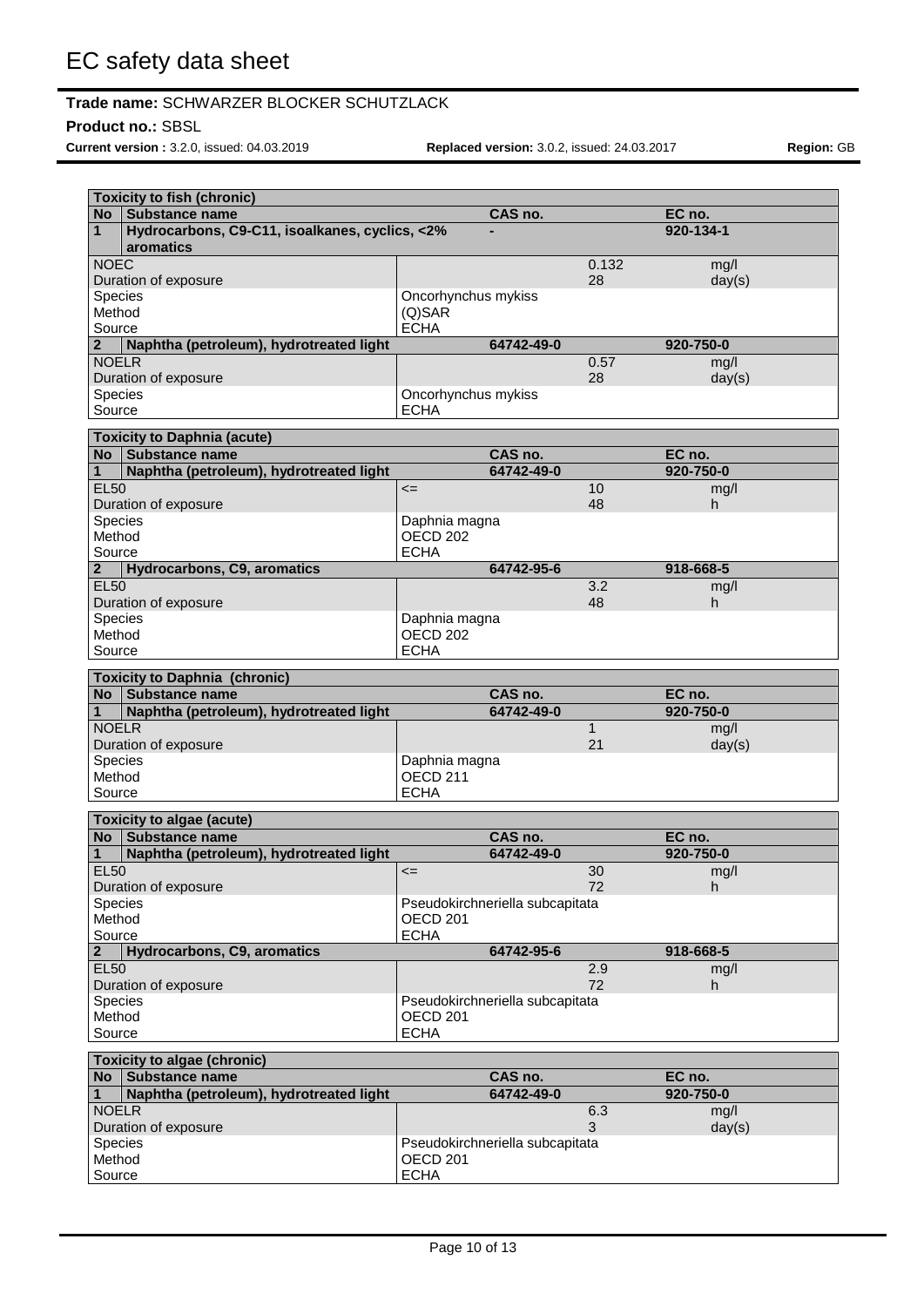## **Product no.:** SBSL

**Current version :** 3.2.0, issued: 04.03.2019 **Replaced version:** 3.0.2, issued: 24.03.2017 **Region:** GB

|                      | <b>Bacteria toxicity</b>    |                  |            |    |           |  |
|----------------------|-----------------------------|------------------|------------|----|-----------|--|
| <b>No</b>            | Substance name              |                  | CAS no.    |    | EC no.    |  |
|                      | Hydrocarbons, C9, aromatics |                  | 64742-95-6 |    | 918-668-5 |  |
| <b>EC50</b>          |                             |                  |            | 99 | mg/l      |  |
| Duration of exposure |                             |                  |            | 10 | min       |  |
| <b>Species</b>       |                             | activated sludge |            |    |           |  |
| Method               |                             | OECD 209         |            |    |           |  |
| Source               |                             | <b>ECHA</b>      |            |    |           |  |

### **12.2 Persistence and degradability**

|                 | <b>Biodegradability</b>                 |                       |    |           |  |
|-----------------|-----------------------------------------|-----------------------|----|-----------|--|
| No              | <b>Substance name</b>                   | CAS no.               |    | EC no.    |  |
|                 | Naphtha (petroleum), hydrotreated light | 64742-49-0            |    | 920-750-0 |  |
| Value           |                                         |                       | 98 | $\%$      |  |
| <b>Duration</b> |                                         |                       | 28 | day(s)    |  |
| Method          |                                         | <b>OECD 301 F</b>     |    |           |  |
| Source          |                                         | ECHA                  |    |           |  |
|                 | Evaluation                              | readily biodegradable |    |           |  |
|                 | Hydrocarbons, C9, aromatics             | 64742-95-6            |    | 918-668-5 |  |
| <b>Type</b>     |                                         | <b>BSB</b>            |    |           |  |
| Value           |                                         |                       | 78 | $\%$      |  |
| <b>Duration</b> |                                         |                       | 28 | d         |  |
| Method          |                                         | OECD 301 F            |    |           |  |
| Source          |                                         | <b>ECHA</b>           |    |           |  |
| Evaluation      |                                         | readily biodegradable |    |           |  |

# **12.3 Bioaccumulative potential**

No data available.

## **12.4 Mobility in soil**

No data available.

#### **12.5 Results of PBT and vPvB assessment** No data available.

#### **12.6 Other adverse effects** No data available.

# **12.7 Other information**

### **Other information**

Do not discharge product unmonitored into the environment.

## **SECTION 13: Disposal considerations**

# **13.1 Waste treatment methods**

#### **Product**

Allocation of a waste code number, according to the European Waste Catalogue, should be carried out in agreement with the regional waste disposal company.

#### **Packaging**

Completely emptied packagings can be given for recycling. Packaging that cannot be cleaned should be disposed of in agreement with the regional waste disposal company.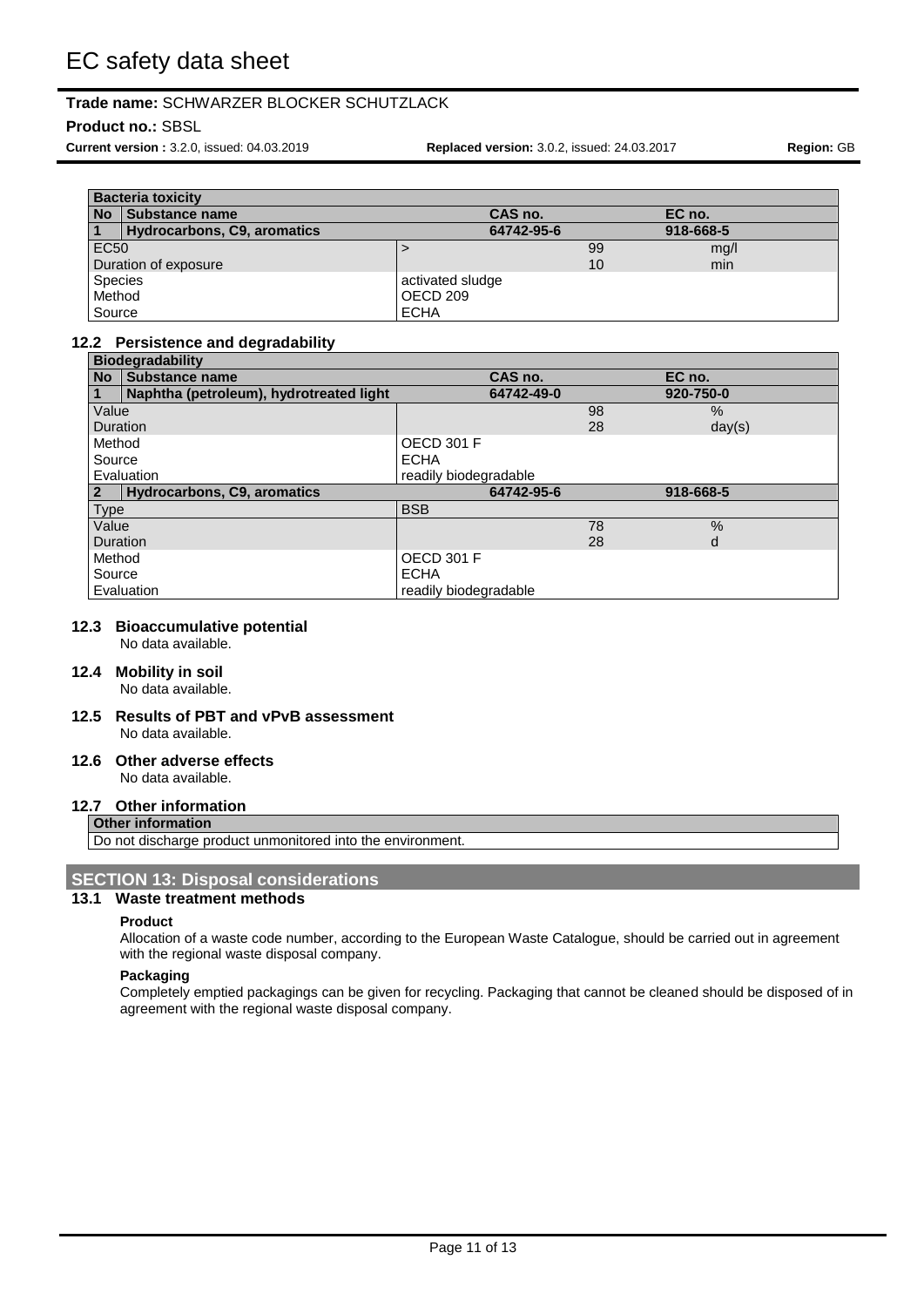## **Product no.:** SBSL

**Current version :** 3.2.0, issued: 04.03.2019 **Replaced version:** 3.0.2, issued: 24.03.2017 **Region:** GB

# **SECTION 14: Transport information**

| 14.1 | <b>Transport ADR/RID/ADN</b><br>Class<br><b>Classification code</b><br>Packing group<br>Hazard identification no.<br>UN number<br>Proper shipping name<br>Tunnel restriction code<br>Label<br>Comments | 3<br>F <sub>1</sub><br>Ш<br>30<br><b>UN1139</b><br><b>COATING SOLUTION</b><br>D/E<br>3<br>Containers with a capacity $\leq$ 450 ltrs are not subject to ADR-regulations (refer to<br>2.2.3.1.5.                                                                                                                                                                                                                      |
|------|--------------------------------------------------------------------------------------------------------------------------------------------------------------------------------------------------------|----------------------------------------------------------------------------------------------------------------------------------------------------------------------------------------------------------------------------------------------------------------------------------------------------------------------------------------------------------------------------------------------------------------------|
| 14.2 | <b>Transport IMDG</b><br>Class<br>Packing group<br>UN number<br>Proper shipping name<br><b>EmS</b><br>Label<br>Comments                                                                                | 3<br>Ш<br><b>UN1139</b><br><b>COATING SOLUTION</b><br>$F-E$ , S-E<br>3<br>Containers with a capacity <= 30 ltrs are not subjected to IMDG regulations,<br>chapter 4.1, 5.2 and 6.1 (see IMDG-Code 2.3.2.5)                                                                                                                                                                                                           |
| 14.3 | <b>Transport ICAO-TI / IATA</b><br>Class<br>Packing group<br>UN number<br>Proper shipping name<br>Label                                                                                                | 3<br>Ш<br><b>UN1139</b><br>Coating solution<br>3                                                                                                                                                                                                                                                                                                                                                                     |
|      | 14.4 Other information<br>No data available.                                                                                                                                                           |                                                                                                                                                                                                                                                                                                                                                                                                                      |
| 14.5 | <b>Environmental hazards</b>                                                                                                                                                                           | Information on environmental hazards, if relevant, please see 14.1 - 14.3.                                                                                                                                                                                                                                                                                                                                           |
| 14.6 | Special precautions for user<br>No data available.                                                                                                                                                     |                                                                                                                                                                                                                                                                                                                                                                                                                      |
| 14.7 | Not relevant                                                                                                                                                                                           | Transport in bulk according to Annex II of Marpol and the IBC Code                                                                                                                                                                                                                                                                                                                                                   |
|      | <b>SECTION 15: Regulatory information</b>                                                                                                                                                              |                                                                                                                                                                                                                                                                                                                                                                                                                      |
|      | <b>EU</b> regulations                                                                                                                                                                                  | 15.1 Safety, health and environmental regulations/legislation specific for the substance or mixture                                                                                                                                                                                                                                                                                                                  |
|      | 1907/2006.                                                                                                                                                                                             | Regulation (EC) No 1907/2006 (REACH) Annex XIV (List of substances subject to authorisation)<br>According to the data available and/or specifications supplied by upstream suppliers, this product does not contain any<br>substances considered as substances requiring authorisation as listed on Annex XIV of the REACH regulation (EC)                                                                           |
|      |                                                                                                                                                                                                        | REACH candidate list of substances of very high concern (SVHC) for authorisation<br>According to available data and the information provided by preliminary suppliers, the product does not contain<br>substances that are considered substances meeting the criteria for inclusion in annex XIV (List of Substances Subject<br>to Authorisation) as laid down in Article 57 and article 59 of REACH (EC) 1907/2006. |

| Requlation (EC) No 1907/2006 (REACH) Annex XVII: RESTRICTIONS ON THE MANUFACTURE, PLACING ON |           |  |
|----------------------------------------------------------------------------------------------|-----------|--|
| THE MARKET AND USE OF CERTAIN DANGEROUS SUBSTANCES. PREPARATIONS AND ARTICLES                |           |  |
| The product is considered being subject to REACH regulation (EC) 1907/2006 annexe            | No. 3, 40 |  |
| XVII.                                                                                        |           |  |